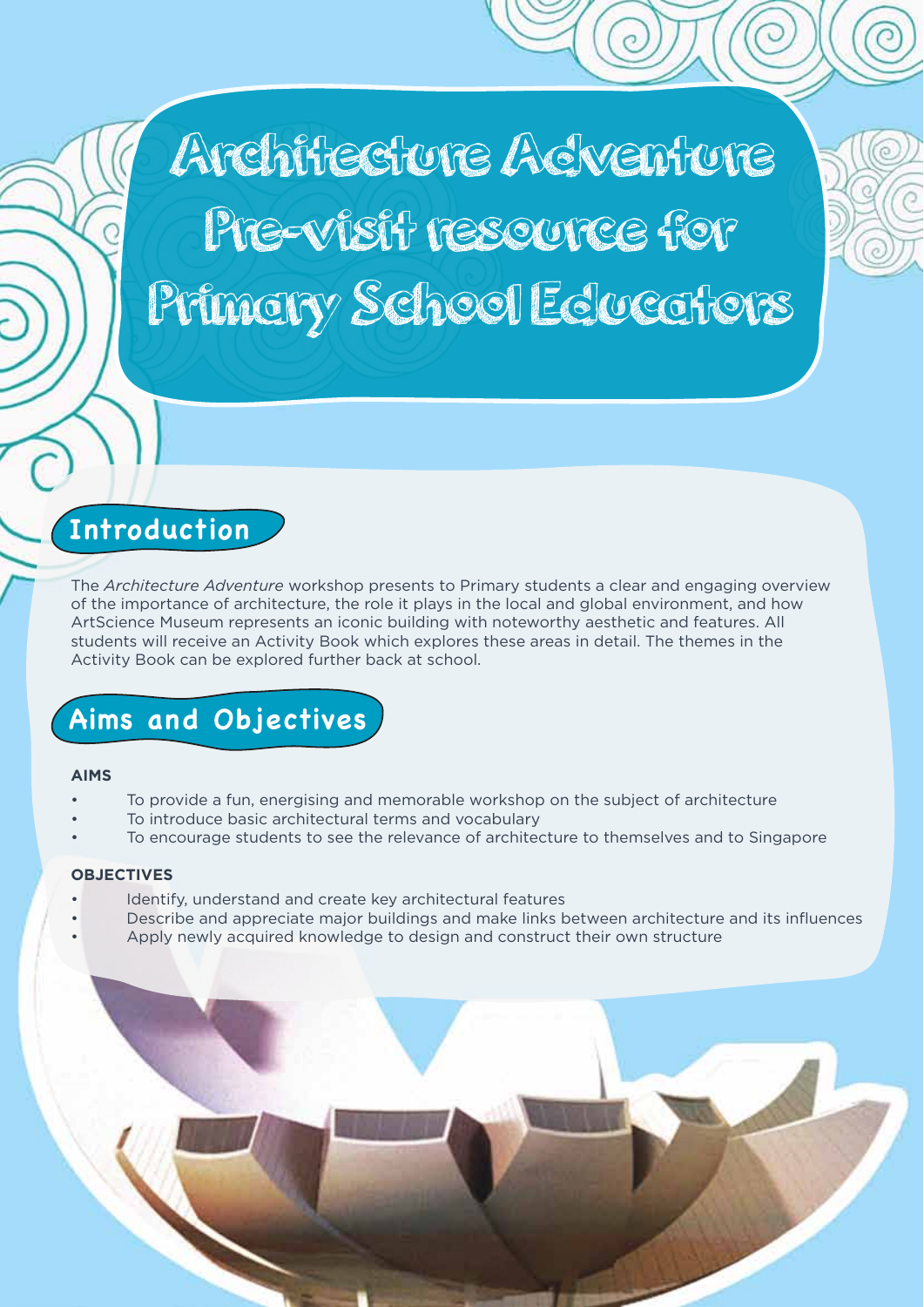# **Workshop content**

Fun icebreaker game with an introduction to iconic architecture from around the world. After the warm-up activity, the Docents hand students their activity books and start the tour.

### **THE ACTIVITY BOOK CONSISTS OF THE FOLLOWING COMPONENTS:**

- Introduction ArtScience Museum (Join-the-dots activity; word puzzle)
- Postcard drawing and writing activity
- Green Features ('Name the green features' activity)
- The Art of Architecture (Speed-sketching activity)
- Supporting the Structure (Construction Solutions activity)
- Design Brief (with building activity) and evaluation

The students fill in the different the activities within their book as they progress around ArtScience Museum on their tour.

# **SUMMARISED TOUR CONTENT**

- Standing outside ArtScience Museum (weather permitting), the Docent provides a brief introduction about the building and to architect Moshe Safdie's involvement as the designer of the building.
- Students have a close-up look at the Oculus, a dish-like roof that collects rainwater and drains it through a hole in the centre of the building, creating a waterfall that feeds into a pond at the basement level.
- Students have the opportunity to view in the original Moshe Safdie's initial sketches of ArtScience Museum.

The group will then head back to the Education Space (B1) where they discuss how the architects and engineers found solutions to support the irregular structure of ArtScience Museum. Examples of these are given through digitally-animated demonstrations.

### **DESIGN AND CONSTRUCTION ACTIVITY**

Using the versatile construction resource 'Bionic Blox', students work in teams of four or five to plan, design and construct a new and iconic HDB housing estate. A representative from each team will explain to the rest of the group the concept of the building at the end of the activity.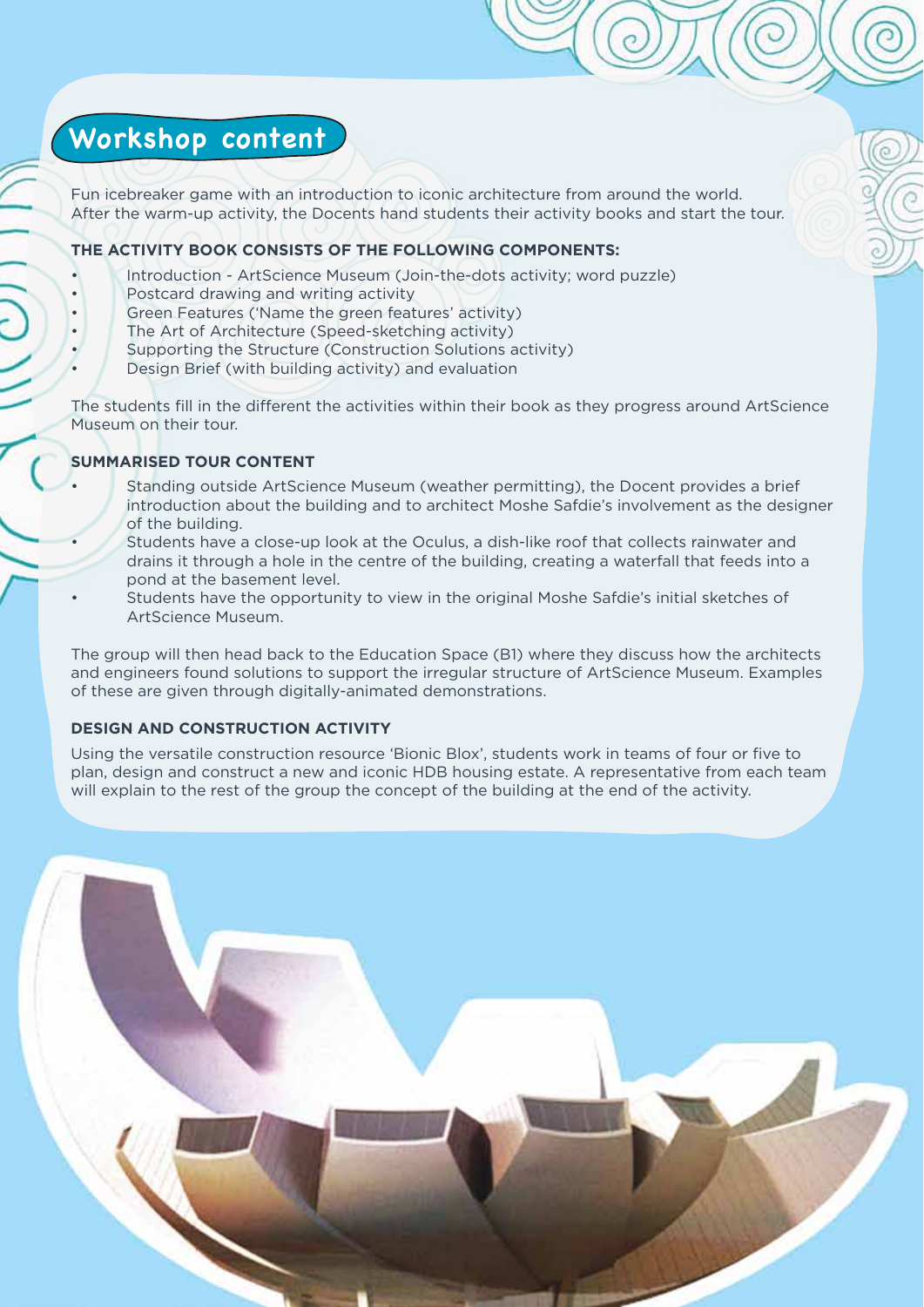# **Curriculum links**

### **ART**

The art syllabus framework is based upon the premise of seeing, expressing and appreciating. The workshop supports this approach through specifically designed activities and discussions. The material presented on iconic buildings in the world in the ice-breaker activity allows students to look at and analyse buildings, and to develop their understanding of architectural forms. The creative, engaging follow-on discussions will encourage students to express opinions about architecture and appreciate the buildings shown to them. The art syllabus and the workshop share the following outcomes:

#### Outcomes:

- Enjoy looking at and creating art
- Identify simple visual qualities in what they see around them Increase visual literacy
- Give students a sense of their own history and culture
- Talk about what they see and experience
- Raised levels of self-confidence and a sense of achievement

# **SCIENCE**

The science syllabus requires students to look at science in their daily lives, in society and also in the environment. The activities are commensurately layered for students to scale up their understanding of architecture in relation to themselves, society and finally the environment. The links between architecture and nature are pointed out. This also underlines the curriculum link to the module on 'Interactions: man and his surroundings'. Discussions can be developed on the lotus flower shape of ArtScience Museum and thus link into the 'Plant systems' unit. The simple discussion of adequate structural support in the construction of a building addresses the basic concept of weight bearing, forces of energy, and balance. The science syllabus and the workshop share the aim of developing student interest in and stimulating curiosity about their environment.

### **SOCIAL STUDIES**

The social studies syllabus framework is develops a basic understanding of the relationships between people, places and the environments. This includes examining the students' immediate environment, the school and neighbourhood. The workshop takes this as a starting point and addresses how architecture is an essential component of our everyday environment. The syllabus encourages students to appreciate how things change and develop over time. This is reflected in the workshop's exploration of iconic buildings, from the Great Pyramid of Giza (2560 BCE) up to the present day with ArtScience Museum. The discussion of the variety of materials used in construction and the use of environmentally friendly materials in ArtScience Museum informs students about responsible uses of resources.